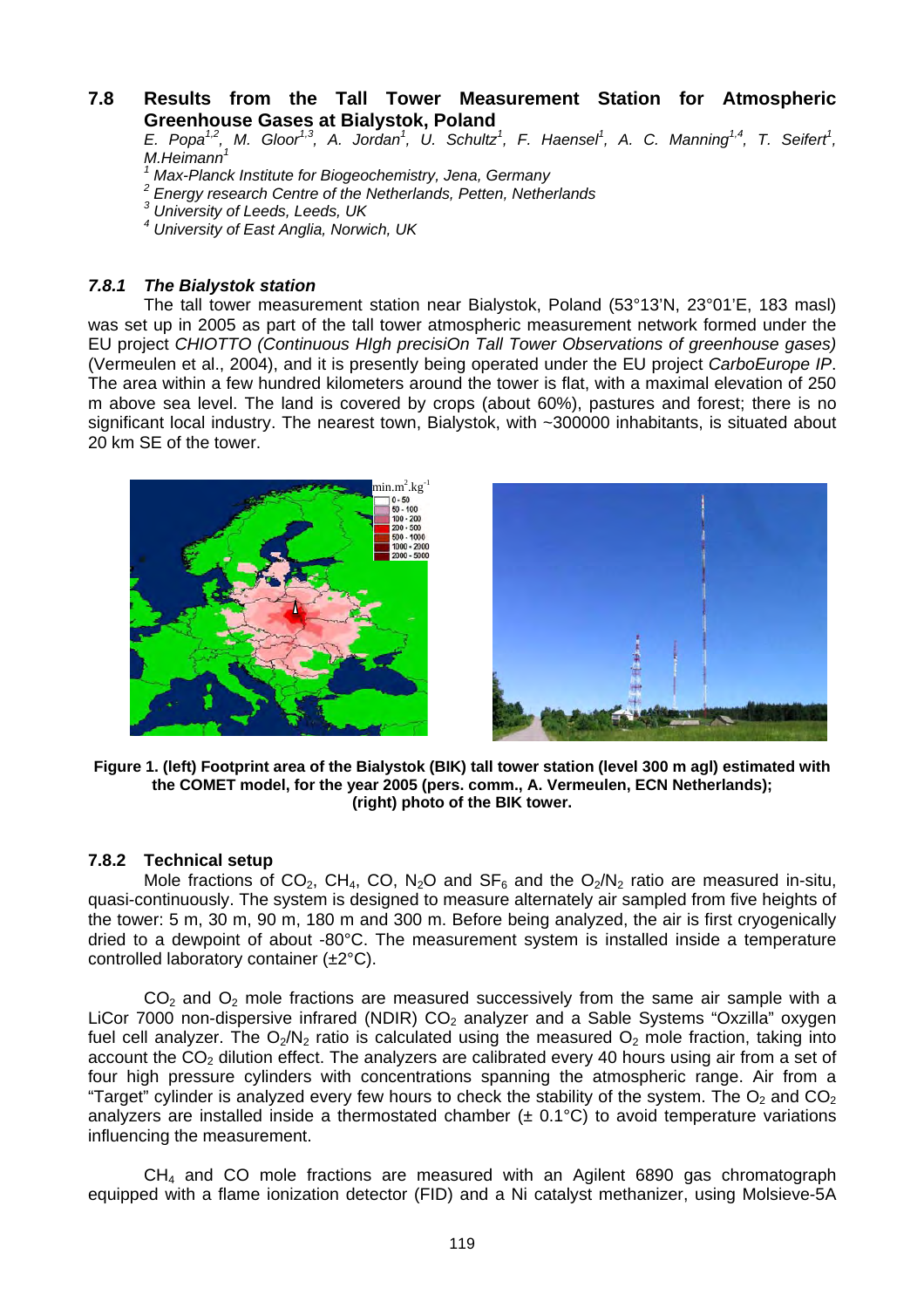and Unibeads-1S packed columns. The same chromatograph is equipped with an electron capture detector (ECD) and Hayesep Q columns for the analysis of  $N_2O$  and  $SF_6$ . The sample air is measured alternately with a reference gas from a high pressure cylinder, and the ratio between sample and reference peaks is used to compute the sample mole fraction. A calibration takes place every five days using air from a set of four high pressure cylinders, and a "Target" cylinder is analyzed every few hours to check the stability.

Meteorological parameters are measured at different heights on the tower and the data are transmitted to a computer via a CAN-BUS.

Besides quasi-continuous measurement, flask samples are filled regularly and sent for analysis at the Max Planck Institute for Biogeochemistry (MPI-BGC) laboratory in Jena, Germany. These provide the possibility to measure additional species (H<sub>2</sub>, Ar/N<sub>2</sub>; <sup>18</sup>O and <sup>13</sup>C in CO<sub>2</sub>), and constitute at the same time an important means for quality checking the in-situ measurement.

The measurement system operates unassisted, controlled by a custom written Labview™ program. A computer connection made by Symantec pcAnywhere™ software via ISDN allows remote control of the system and data transfer to MPI-BGC.

# **7.8.3 Data quality**

A detailed evaluation of the measurement performance, including estimation of precision and accuracy, was performed after the first 18 months of operation. We provide here two diagnostics of system performance.

The long-term standard deviation of the Target cylinder measurement is assigned as an average measurement **precision** of the data covering this time period (Figure 2). The precision results, shown in the Figure 2 as standard deviations, and summarized in Table 1, are comparable (for  $CO_2$ ,  $O_2/N_2$  and  $N_2O$ ) or better (for CH<sub>4</sub>, CO and SF<sub>6</sub>) than the precision goals of the CHIOTTO project, which have been established taking into account the WMO recommendations (WMO – GAW 161, 2005).



**Figure 2. Time series of the Target cylinder measurement at Bialystok tall tower, used as a quality control check on the data.** 

The comparison between the in-situ measurement and the results of the flask samples analyzed at MPI-BGC GasLab is one of the means employed to verify the **accuracy** of the in-situ measurement. A significant systematic difference of about 10 ppb has been found between the CO mole fraction measured in-situ and the flask sample results, which can be only partly explained by changes in the flask samples during storage. The reason is not a calibration scale difference, since the comparisons with MPI-BGC using high pressure cylinders did not show a similar shift. The suspected reason for the observed difference is a contamination source in the flask sampler,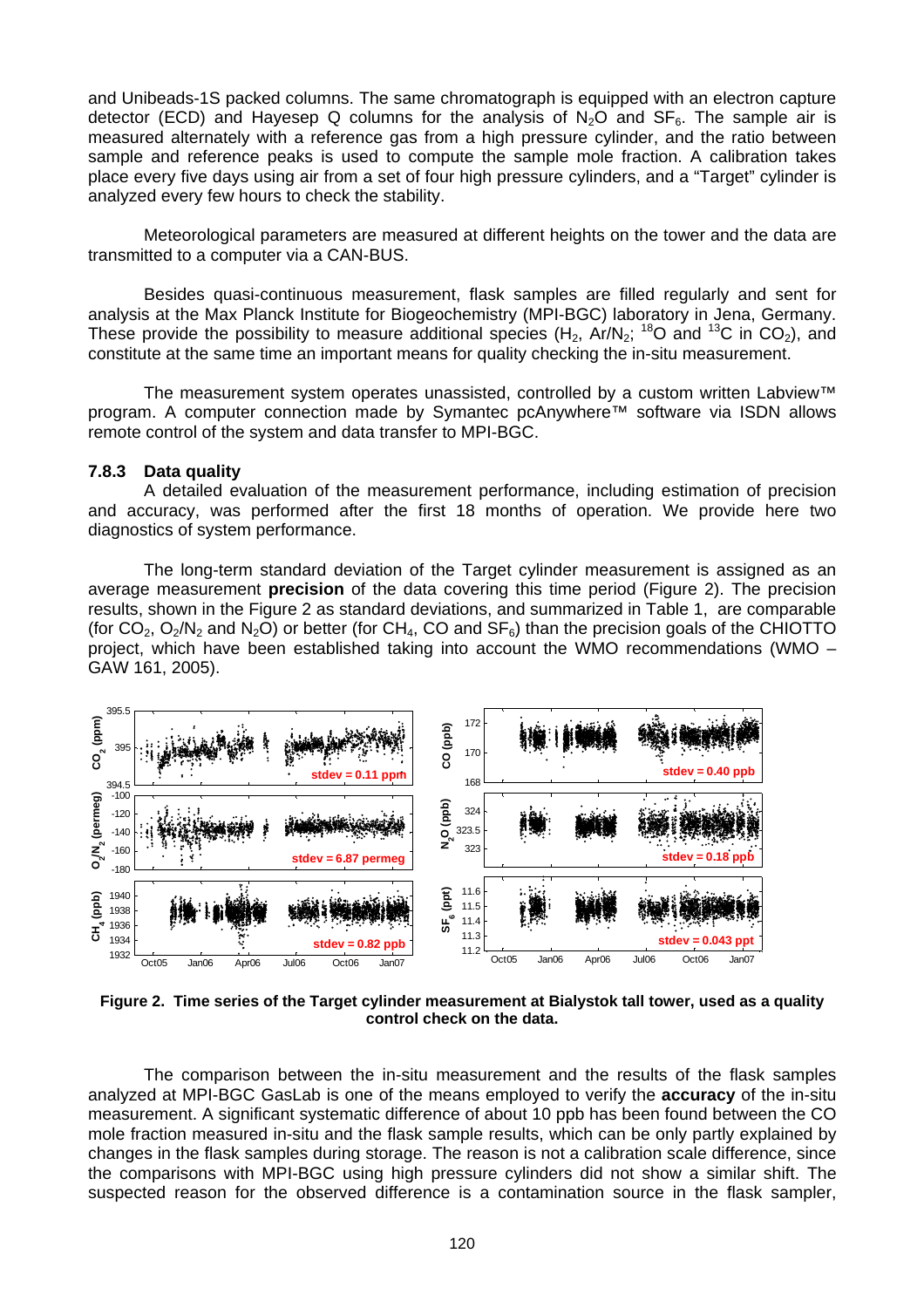where the samples are stored with open valves before and after filling, for a significant period of time. For all the other species, no statistically significant differences have been found between the in-situ measurement and the results of flask samples.

| <b>Species</b>  | <b>BIK average precision</b><br>(stdev) | <b>CHIOTTO precision goals</b> |
|-----------------|-----------------------------------------|--------------------------------|
| CO <sub>2</sub> | 0.095 ppm                               | $0.1$ ppm                      |
| $O_2/N_2$       | 4.81 permeg                             | 5 permeg                       |
| CH <sub>4</sub> | $0.82$ ppb                              | 2 ppb                          |
| CO              | $0.40$ ppb                              | 1 ppb                          |
| $N_2O$          | $0.18$ ppb                              | $0.1$ ppb                      |
| SF <sub>6</sub> | $0.043$ ppt                             | $0.1$ ppt                      |

**Table 1. Average precision of the measurement at Bialystok station, and the precision targets of CHIOTTO project.** 

## **7.8.4 Selected results**

In order to illustrate the nature of the station we discuss some main features of the data, like diurnal and seasonal variation of the signals.

#### 7.8.4.1 Diurnal variations of CO<sub>2</sub> and O<sub>2</sub>/N<sub>2</sub>

A particularity of atmospheric oxygen measurements is that the  $O<sub>2</sub>$  variations are usually reported as  $O_2/N_2$  ratio and not as mole fraction. The  $O_2/N_2$  ratio is expressed in "per meg", a relative unit defined by comparison with an arbitrary standard (Keeling & Shertz, 1992).

$$
\delta O_2/N_2 \ (permeg) = \left(\frac{(O_2/N_2)_{\text{sample}}}{(O_2/N_2)_{\text{reference}}} - 1\right) \times 10^6
$$

The reason for this convention is the "dilution" effect: the mixing ratio of oxygen in air can be altered by variations of other air components (for example  $CO<sub>2</sub>$ ), without the oxygen quantity actually changing. In contrast, the changes in  $O_2/N_2$  ratio can only be due to changes in number of moles of oxygen or nitrogen. In many cases the fluxes of nitrogen in and out of the atmosphere can be neglected, and then the variations of  $O_2/N_2$  ratio represent the changes in the number of moles of oxygen.

During the warm season and under fair weather conditions, the thermally induced atmospheric vertical mixing follows a diurnal periodicity which overlaps with the diurnal cycle of release and uptake of  $CO<sub>2</sub>$  due to respiration and photosynthesis of the land biosphere, and with the diurnal cycle of human activity. These effects combine to result in a diurnal evolution of the CO<sub>2</sub> mole fraction and of its vertical gradient.

During night-time, CO<sub>2</sub> released (mainly by land biosphere respiration) accumulates near ground, in the absence of strong vertical mixing. Accordingly, large increases are observed in  $CO<sub>2</sub>$  mole fraction near the ground and a build-up of large vertical gradients. During the day, when the net exchange between the biosphere and atmosphere is dominated by photosynthesis, the air is well mixed up to typically 1-3 km. Thus the observed decrease of the  $CO<sub>2</sub>$  mole fraction due to photosynthesis is much smaller compared to the night-time increase, due to dilution over the mixed layer of the air column.

The short term variations of atmospheric  $O<sub>2</sub>$  are typically linked to the variations of  $CO<sub>2</sub>$ , because during the processes of respiration, photosynthesis and fossil fuel combustion,  $O<sub>2</sub>$  is consumed when  $CO<sub>2</sub>$  is produced and vice versa. The diurnal cycle of  $O<sub>2</sub>/N<sub>2</sub>$  ratio is therefore largely anti-correlated with the diurnal cycle of  $CO<sub>2</sub>$ .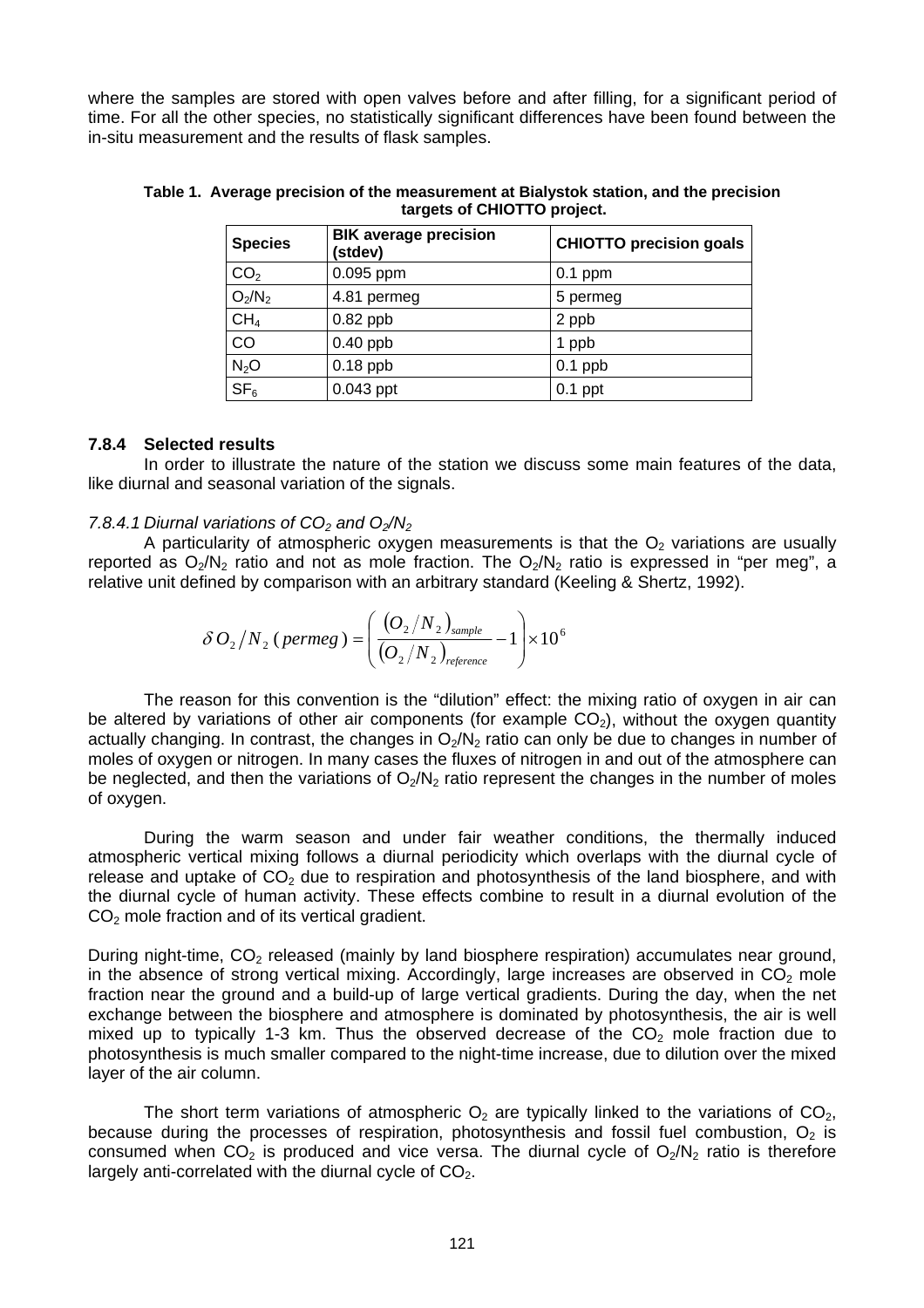The dissimilarity in the diurnal signals between the warm and the cold season reflects both differences in sources and sinks and the seasonality of the atmospheric circulation. During the cold season, respiration is reduced and photosynthesis declines to a very low level. According to model simulations (C. Rödenbeck, MPI-BGC Jena, pers. comm.), the anthropogenic emissions and the land biosphere respiration are on the same order of magnitude. Also, the diurnal periodicity of vertical mixing disappears; the air column of a few hundred meters above ground is most of the time well mixed, and temperature inversions appear at non-regular time intervals. As can be observed in Figure 3, the average diurnal variation decreases in amplitude or even becomes indiscernible and independent of height in the cold months.



Figure 3. Monthly averaged diurnal cycles of CO<sub>2</sub> and O<sub>2</sub>/N<sub>2</sub>. The upper panels show CO<sub>2</sub> (ppm) and the lower panels O<sub>2</sub>/N<sub>2</sub> (per meg). The colours represent different sampling heights. The x-axis of **each plot covers a 24 hours interval, centred on midnight.** 

#### 7.8.4.2 Observed O<sub>2</sub>:CO<sub>2</sub> ratios for the diurnal signals

The correlation between the variations of atmospheric oxygen and carbon dioxide is currently used to distinguish ocean and land uptake of  $CO<sub>2</sub>$  on global and regional scales. This utilization relies on the fact that, for land sources and sinks (fossil fuel and land biosphere), the gas exchange of the two species is linked by stoichiometric factors. For the exchange between land biosphere and atmosphere, the presently assumed  $O_2$ : $CO_2$  molar ratio is -1.1 $\pm$ 0.05 (Severinghaus, 1995). The global average ratio for fossil fuel burning was estimated to be about 1.4 moles of  $O<sub>2</sub>$ consumed per mole of  $CO<sub>2</sub>$  produced (Keeling, 1988).

Based on the assumed  $O_2:CO_2$  ratio specific to  $CO_2$  exchange with the land biosphere, a tracer APO has been defined (Stephens et al., 1998), which is essentially unchanged during gas exchange between the land biosphere and atmosphere:

$$
APO (per meg) = O2/N2 (per meg) + 1.1 x 4.8 x (CO2 (ppm) - 350);
$$

where:

4.8 is the conversion factor from ppm to per meg-equivalent units for  $CO<sub>2</sub>$ ;

-1.1 is the stoichiometric ratio for the land biosphere – atmosphere exchange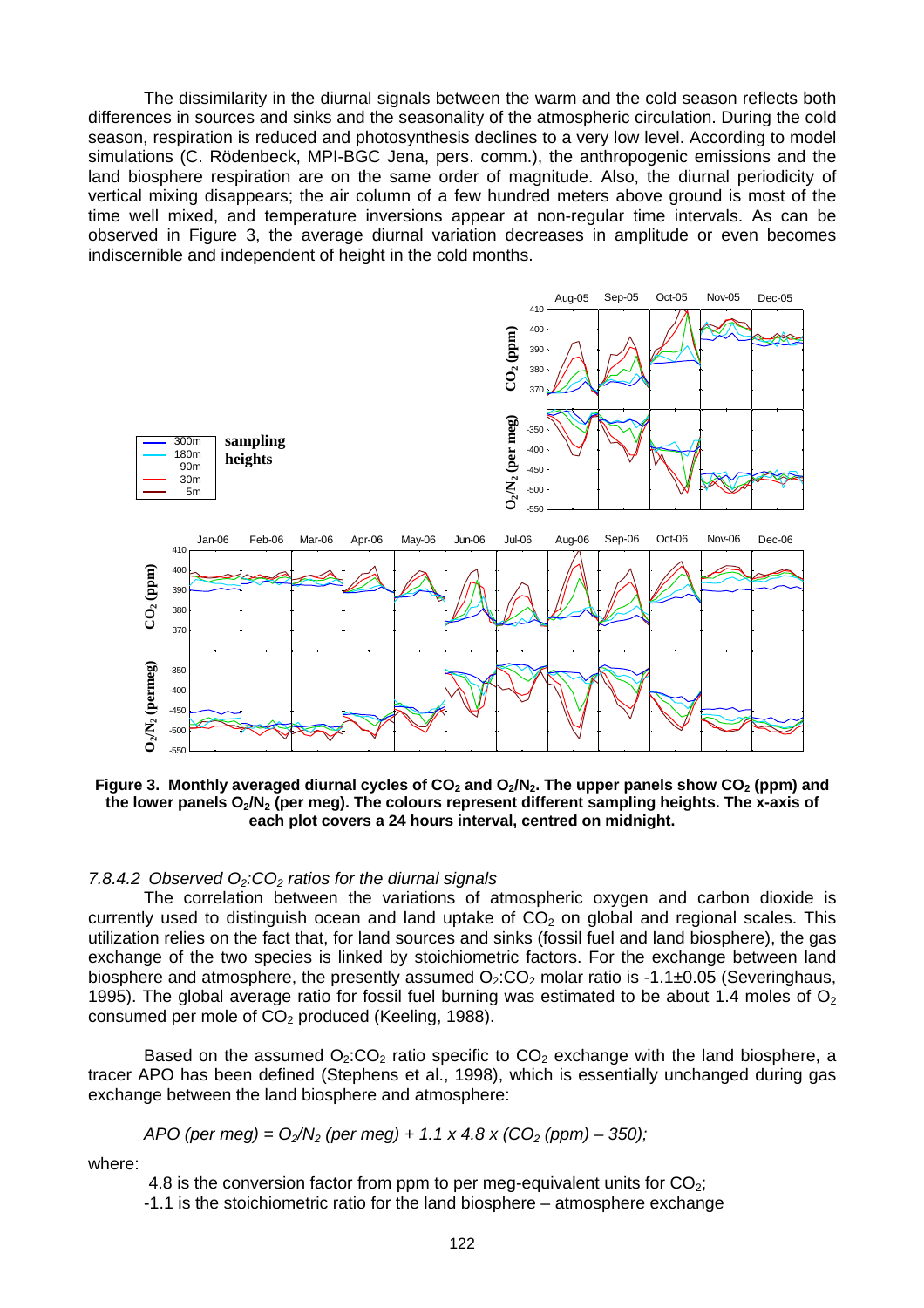APO is by definition invariant to land biosphere – atmosphere exchange of  $CO<sub>2</sub>$  and  $O<sub>2</sub>$ , as long as such exchanges occur in the proportion of -1.1 between  $O_2$  and  $CO_2$ . Thus variations in APO should be only due to air-sea gas exchange of  $O<sub>2</sub>$  in the absence of fossil fuel emissions. Therefore APO can give information on the proportion of the oceanic influence in an air parcel. This is only approximately true, as the stoichiometric  $O_2$ : $CO_2$  ratio during fossil burning is somewhat more negative than the coefficient for land biosphere  $CO<sub>2</sub>$  exchange.

We calculated daily  $O_2$ :CO<sub>2</sub> ratios (for each height of the tower separately) for each 24hours interval of the vegetation period between 12:00 GMT and the same hour the following day, as illustrated in Figure 4. The ratios were computed as slopes of a MODEL-2 least squares fit, minimizing the residuals on both x and y axes and taking into account the estimated uncertainties for both x  $(CO_2)$  and y  $(O_2/N_2)$  (York et al., 2004).



Figure 4. Illustration of CO<sub>2</sub> and O<sub>2</sub>/N<sub>2</sub> variations over a 24-hour period (sampling height 30 m) and the corresponding O<sub>2</sub>:CO<sub>2</sub> ratio calculated as slope of a linear fit. The apparent "gaps" are because **of sampling from different heights of the tower.** 

Figure 5 shows the daily  $O<sub>2</sub>:CO<sub>2</sub>$  ratio estimates for the signal at 30 m above ground, during the interval Apr – Oct-2006. Each data point represents the ratio calculated for one 24-hour interval (starting at 12:00 GMT) and the error bars represent the estimated error of the slopes.



Figure 5. Diurnal O<sub>2</sub>: CO<sub>2</sub> ratio at 30 m height during the vegetation period in 2006. Each point represents the  $O_2$ : $CO_2$  ratio for one 24-hour interval. The error bars represent the error of the  $O_2$ : $CO_2$ **slopes. The value of -1.1 is marked as a reference.** 

The largest part of the night-time  $CO<sub>2</sub>$  increase observed at Bialystok at 30 m is due to land biospheric respiration. According to model simulations (e.g. Geels et al., 2007) and to estimations based on the CO:  $CO<sub>2</sub>$  ratio, the fossil fuel contribution can be considered smaller than 10% of the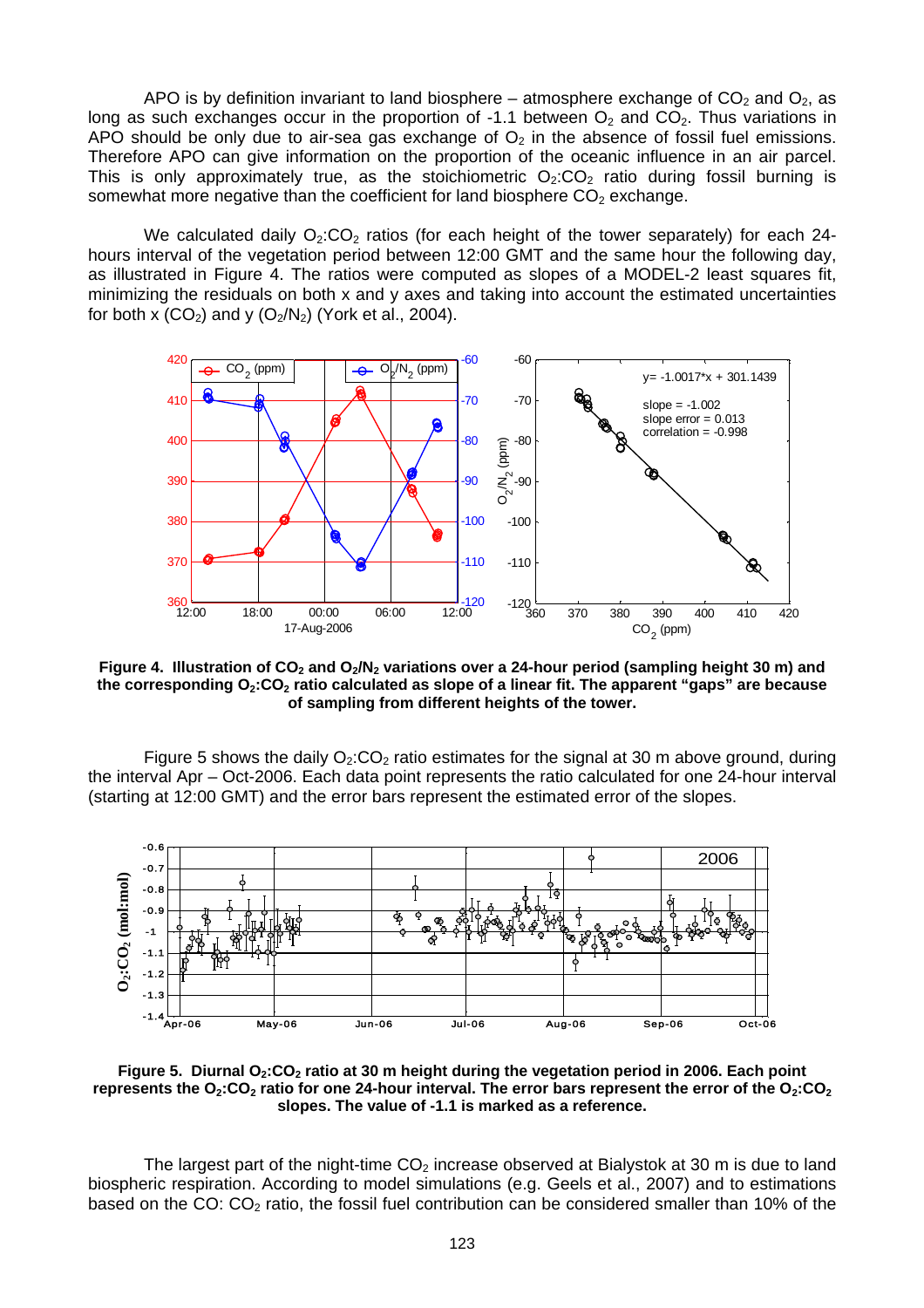total  $CO<sub>2</sub>$  signal. The ocean influence does not significantly contribute to the periodical variations on diurnal time scale. The night-time variations of  $CO<sub>2</sub>$  and oxygen represent therefore mainly gas exchange between the local to regional land biosphere and atmosphere. It is thus expected that the  $O_2$ : $CO_2$  ratios should be close to the value of -1.1, slightly more negative due to the contribution of fossil fuel combustion. This is obviously not directly observed (Figure 5), the resultant  $O_2$ : $CO_2$  ratios being significantly less negative than the expected range.

It must be noted, however, that the calculated ratios are mainly those associated with respiration and not the total gas exchange between the land biosphere and atmosphere. This is because, as discussed in the previous section, the atmospheric signature of the gas exchange between the land biosphere and atmosphere (in terms of mole fraction variations) is dominated by respiration, since the photosynthesis signal is strongly diluted by vertical mixing.

We can thus conclude that the variations of atmospheric mole fractions induced by the gas exchange between land biosphere and atmosphere at this particular location and for this particular time interval are not well represented by the generally accepted  $O_2$ :  $CO_2$  molar ratio of -1.1.

This result does not necessarily imply that the oxidative ratio of the local land biosphere is lower (in absolute value) than the assumed average, although this is one of the possible causes (e.g. Randerson et al., 2006). Another explanation could be related to the differential transport and storage of  $CO<sub>2</sub>$  and  $O<sub>2</sub>$  in the forest canopy and in soil.

It is not clear how important this result is for the longer term signals, used to separate airsea and air-land gas exchange. However it has important implications for the interpretation of short-term APO signals, since APO is defined assuming that there is a constant factor of -1.1 for the  $O_2$  and  $CO_2$  exchange between the land biosphere and atmosphere.

*7.8.4.3 Seasonal cycles of CO2, O2/N2 and APO at Shetland Island (SIS) and Bialystok (BIK)* 

Shetland Island, Scotland (SIS) is a marine flask sampling station (60°10'N, 01°10'E, 30 masl) managed by MPI-BGC. The calculated seasonal cycles of  $CO<sub>2</sub>, O<sub>2</sub>/N<sub>2</sub>$ , APO and the residual terrestrial component of the oxygen seasonal cycle  $(O_2/N_{2 \text{ (land bio)}})$  at BIK and SIS are shown in Figure 6. The data used to compute the seasonal cycles are weekly flask samples for SIS and robust weekly averages of afternoon values for BIK.



Figure 6. a) Location of sampling stations BIK and SIS; b) Seasonal cycles of CO<sub>2</sub>, O<sub>2</sub>/N<sub>2</sub>, APO and the land biosphere component of O<sub>2</sub>/N<sub>2</sub>, at BIK (300 m sampling height) and SIS. The 4-harmonic **curves are detrended and centred to zero mean. Dataset: Jul-05 to Jan-07.**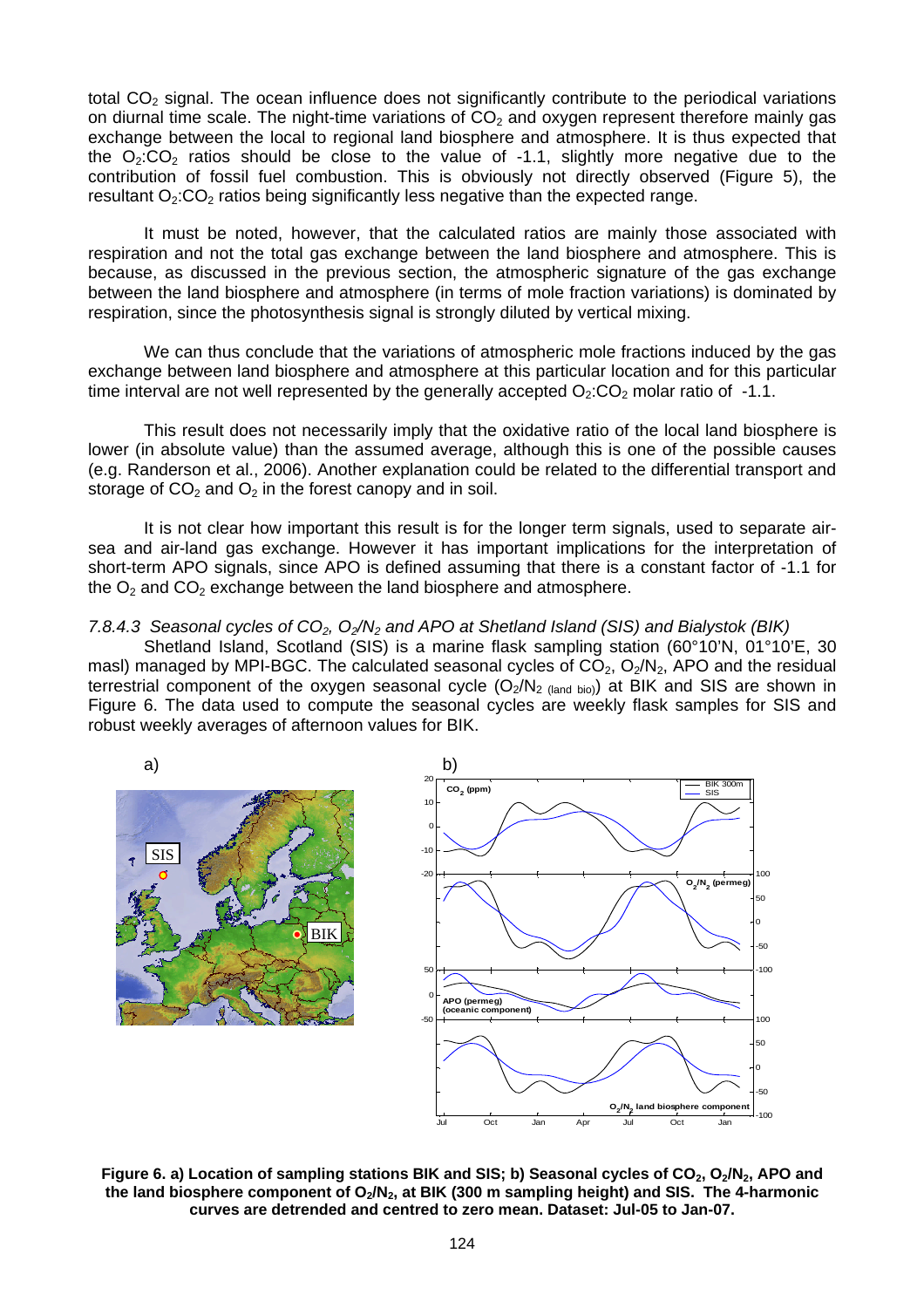The  $CO<sub>2</sub>$  seasonal cycle, which is mainly due to the land biosphere activity, has smaller amplitude at SIS, and it is delayed compared to BIK by about six weeks, which is on the order of hemispheric mixing time.

In contrast to  $CO<sub>2</sub>$ , the  $O<sub>2</sub>/N<sub>2</sub>$  seasonal cycle includes a significant oceanic component. Assuming that APO is conservative to the gas exchange with the land biosphere and it is little influenced by fossil fuel emissions on seasonal time scale, its seasonal cycle can be considered as representing the oceanic contribution to the oxygen seasonal cycle. Consequently, the difference between the  $O_2/N_2$  and APO seasonal cycles represents the land biosphere component of the  $O_2/N_2$  seasonal cycle. By comparing the seasonal cycles of  $O_2/N_2$  and APO at marine and continental stations it is thus possible to estimate the attenuation of oceanic influence over the continent, and to constrain the longitudinal atmospheric transport.

The ocean and the land biosphere have approximately equal contributions to the total  $O<sub>2</sub>/N<sub>2</sub>$ seasonal cycle at SIS. At BIK the oceanic contribution accounts for about 32% of the total  $O<sub>2</sub>/N<sub>2</sub>$ seasonal cycle when the 300 m sampling height is considered, and this proportion decreases to about 23% for the 30 m sampling height (not shown). This difference between the sampling heights is consistent with the fact that the higher sampling level has a wider influence area, while the air sampled closer to the ground is more locally influenced. The calculation of these proportions is based on the peak to peak amplitude of the seasonal cycles.

The observed  $Q_2$ :CO<sub>2</sub> ratio for the seasonal cycle at BIK (Figure 7) does not reproduce the results based on diurnal data in the previous section. An essential difference is the significant contribution of ocean influence in the seasonal variations, which is not present in the daily signal. The  $O<sub>2</sub>:CO<sub>2</sub>$  ratio of the seasonal variations changes from -1.65 at the SIS marine station to -1.39 at BIK.



Figure 7. Correlation between the seasonal variations of O<sub>2</sub>/N<sub>2</sub> and CO<sub>2</sub> at BIK (300 m) and SIS.

In light of the previous section, we can examine how this result changes if we assume that the  $O_2$ : $CO_2$  ratio specific to gas exchange with the land biosphere is different from the generally used -1.1. Supposing that this  $O<sub>2</sub>:CO<sub>2</sub>$  factor was -1.0 instead of -1.1, we recalculate APO with this revised ratio. Repeating the seasonal cycle calculation using the new APO definition, the proportion of APO from the total  $O_2/N_2$  seasonal cycle becomes about 39% at BIK at 300 m above ground, compared to the previously calculated 32%. It can be observed that the result differs considerably from the previous calculation. This comparison shows the necessity of expanding the knowledge on the atmospheric  $O_2$ : $CO_2$  signature of the land biosphere – atmosphere gas exchange, and its variability on different spatial and temporal scales.